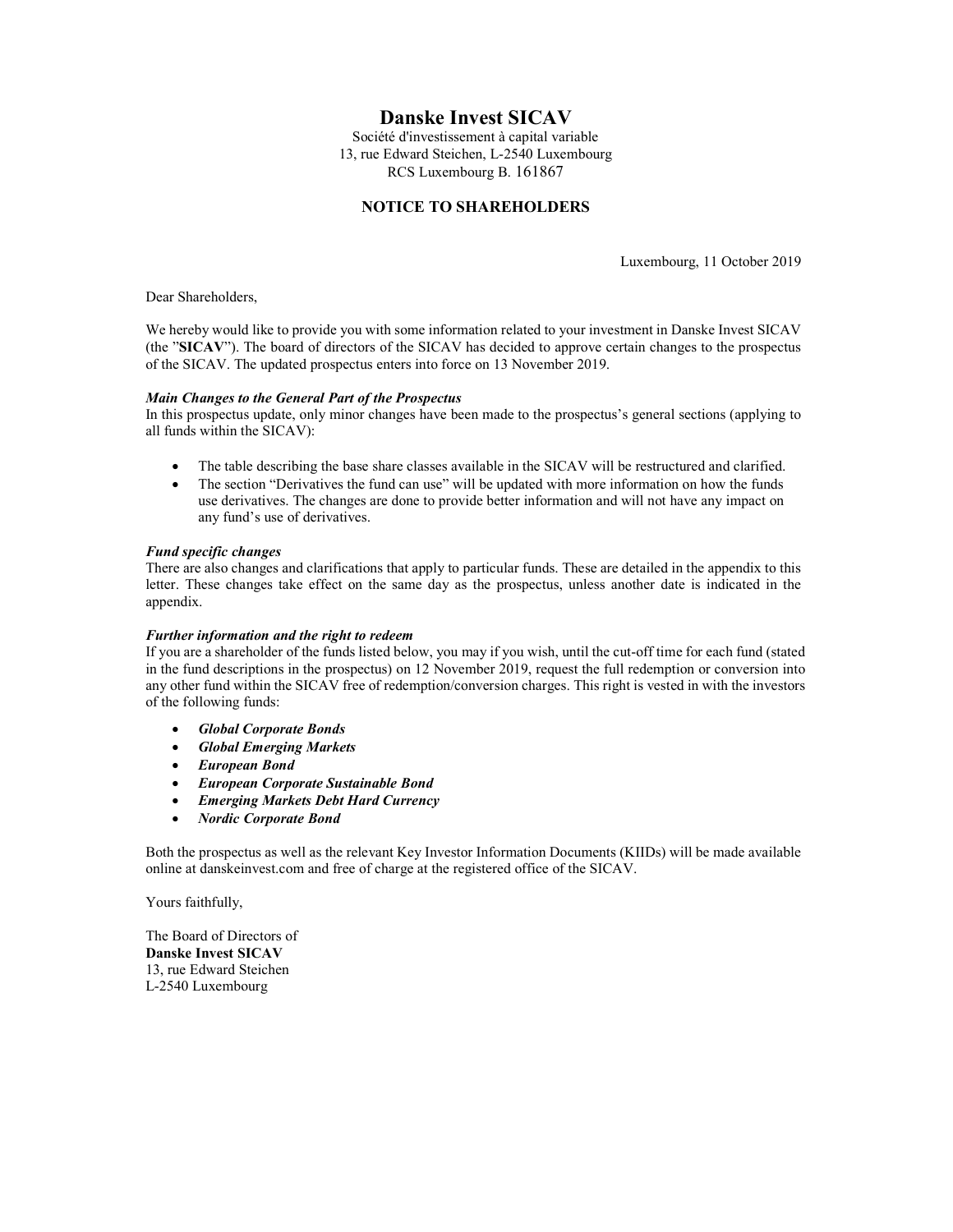### Appendix – Fund Specific Changes

#### Aktiv Förmögenhetsförvaltning

The benchmarks used for performance comparison for the fund consists of two indices: 1/2 "SIX Return Index" (gross dividends reinvested) and 1/2 "OMRX Total Market Index". The name of the "OMRX Total Market Index" has been incorrectly displayed in the prospectus and will now be corrected.

#### Danish Bond and Danish Mortgage Bond

The investment policies of these two funds will be clarified to stress that they invest into highly rated investment grade bonds and that the type of bonds may include covered bonds. The funds usually invests in securities that are rated AAA (or similar) at the time of purchase. However, it may hold securities with a lower credit rating as a result of a credit downgrade.

The funds' investment universe will be expanded to include investments into non–DKK securities. This will give the funds a better possibility to diversify their investments, especially in cases of limited availability of securities on the Danish market. Therefore, the investment process and the prospectus will be changed to reflect that the fund may invest up to 20% of net assets in securities denominated in EUR, SEK and NOK. Such investments into securities denominated in currencies other than DKK might constitute an additional currency risk.

In addition, the descriptions of these funds will be supplemented with disclosure on the risk associated with investments into covered bonds which might constitute an important part of the fund's investments.

#### Global Corporate Bonds

Since a major part of this fund's investments are already in EUR denominated investment grade bonds, it has been decided to change the name of the fund and its investment strategy to clearly reflect this. The percentage of investments denominated, or hedged into, EUR will be raised from 75% to 90% and the fund's name will be changed into Euro Investment Grade Corporate Bond.

The limits for investing into corporate bonds and other debt instruments rated below A1/A+ to Baa3/BBB- (or similar) will become more stringent for this fund; the fund may invest only up to  $10\%$  of its net assets in bonds rated from Ba1/BB+ to B3/B-(or similar). Furthermore, the investments into bonds rated below B3/B- will be restricted. However, if a purchased bond falls below B3/B-, it has to be sold within 6 months. Since the fund will not invest in unrated bonds, reference to such bonds will be removed from the prospectus.

The risk management method will change from Relative VaR to Commitment, which, due to the limited use of derivatives in this fund, is believed to adequately capture the risks.

In addition, the exposure to Russian securities has become insignificant for this fund due to its higher focus on investments denominated in EUR. In order to avoid any doubt, the reference to Russian securities will be removed from the prospectus.

In addition, the cut-off time for subscriptions, switches and redemptions of shares will be changed from 5:30 PM Luxembourg time to 10:00 AM Luxembourg time.

#### Global Emerging Markets

On 18 November 2019, the sub-investment manager of this fund (Aberdeen Standard Investment (Asia) Limited) will be replaced with FIL Pensions Management. The latter will engage Fidelity Institutional Asset Management LLC as sub-sub investment manager. While the reason for the change is to improve the performance of this fund, it will not have an impact on the investment policy, the risk profile or the levels of management or operational/administrative fees charged. However, trading costs may have an impact on the fund's performance at the time of the expected restructuring of the fund's portfolio.

### European Bond, European Corporate Sustainable Bond, Emerging Markets Debt Hard Currency, Nordic Corporate Bond

To render the portfolio management more efficient and strengthen the risk management for these funds, as well as for investment purposes, the investment managers have decided to expand the investment universe of these funds to investments into credit default swaps. Usage of such derivatives may also include taking short positions of its reference assets. For this purpose, a risk disclosure on the use of derivatives will be added to the fund description. However, due to the fairly limited expected use, this will not change of the risk profile of the funds.